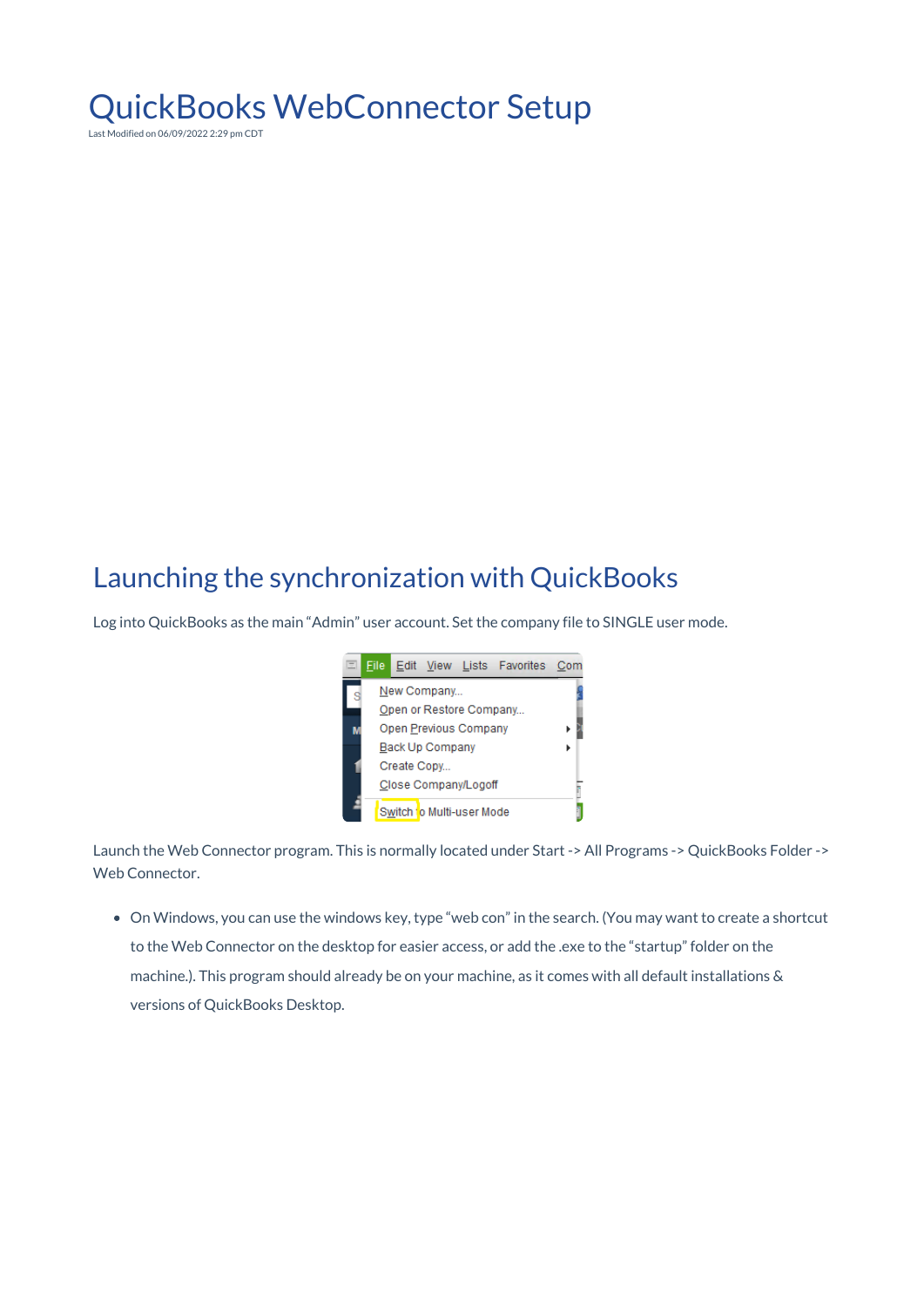

## Adding a Configuration File

Go to your own ConnectBooster portal (companyname.connectboosterportal.com), and login with any admin account to download a configuration file.

| General | <b>Integrations</b> | Configurations<br><b>Entities</b> |
|---------|---------------------|-----------------------------------|
|         |                     | $\overline{2}$                    |
|         |                     |                                   |
| qb      | <b>QuickBooks</b>   |                                   |
|         | <b>FILE PATH</b>    | Settings <sup>3</sup>             |
|         |                     | Ŵ<br>Disable Sync                 |
|         |                     | Validate Data On Next Sync<br>I I |
|         |                     |                                   |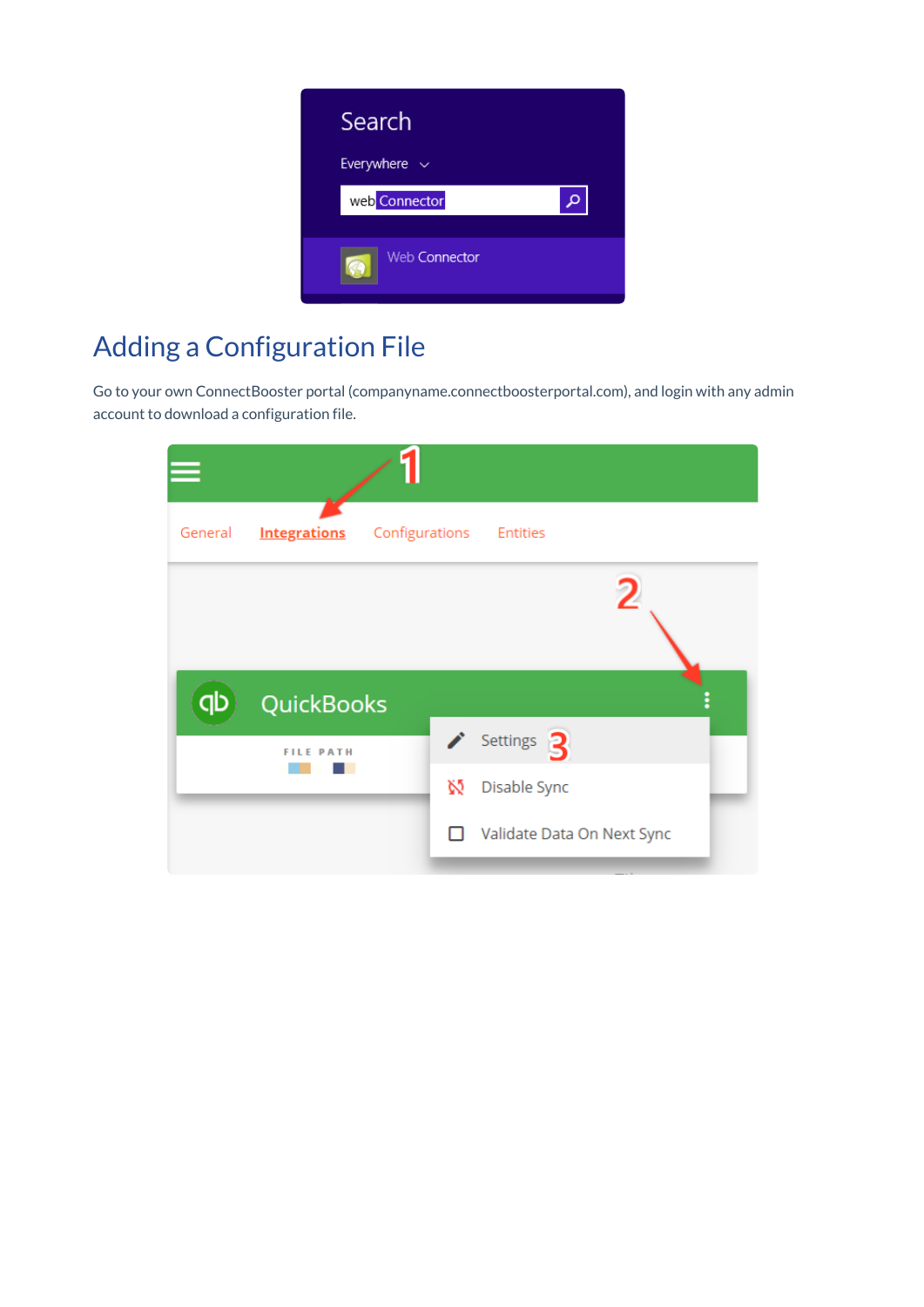| <b>QuickBooks</b><br>dp<br><b>CONTRACTOR</b><br>٠<br>$\blacksquare$ |                             |        | Help 2 |
|---------------------------------------------------------------------|-----------------------------|--------|--------|
|                                                                     | <b>DOWNLOAD CONFIG FILE</b> |        |        |
|                                                                     | <b>Install WebConnector</b> |        |        |
| LAST ATTEMPTED SYNC<br>.                                            | LAST SUCCESSFUL SYNC<br>.   |        |        |
|                                                                     | SYNC FROM DATE              |        |        |
|                                                                     | <b>In</b>                   |        |        |
|                                                                     | <b>RESET</b>                |        |        |
|                                                                     |                             |        |        |
| Ń.<br><b>DISABLE SYNC</b>                                           |                             | DELETE | CLOSE  |

Once the file is downloaded, click "Add an application" in the bottom right hand corner of the WebConnector and find/open the recently downloaded config file.

| File | Help                                                                                                                              |
|------|-----------------------------------------------------------------------------------------------------------------------------------|
|      | Troubleshoot<br>Help<br>View Log                                                                                                  |
|      |                                                                                                                                   |
|      |                                                                                                                                   |
|      | <b>QuickBooks Web Connector</b>                                                                                                   |
|      | designed for<br>QuickBooks <sup>®</sup>                                                                                           |
|      | See system requirements for version information                                                                                   |
|      |                                                                                                                                   |
|      |                                                                                                                                   |
|      | No application currently registered with QuickBooks Web Connector. Use the add button if you would like to add an<br>application. |
|      |                                                                                                                                   |
|      |                                                                                                                                   |
|      |                                                                                                                                   |
|      |                                                                                                                                   |
|      | Add an application                                                                                                                |
|      | <br>Hide<br><b>Exit</b>                                                                                                           |

After adding the file to the application, QuickBooks should pop-up with an initial permission box, select OK.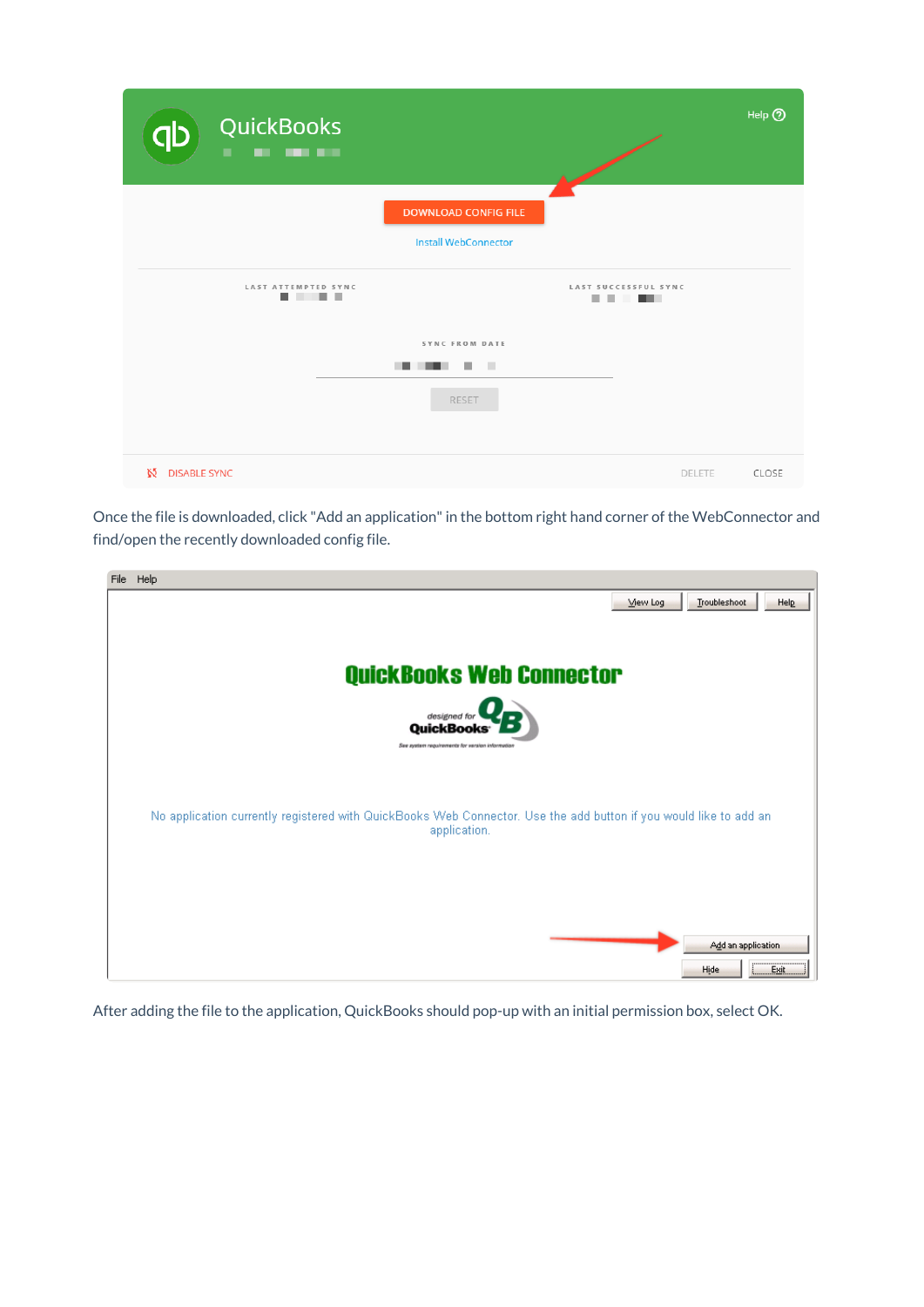

On the next pop-up (may be hidden by other QuickBooks windows or not show at all) select:

- "Yes, always allow access even if QuickBooks is not running."
- "Login as: " the dedicated Web Connector user.
	- The user should be named along the lines of "ConnectBooster, CBSync, or WebSync". Click Continue, and address the next and last prompt message by clicking "Done"